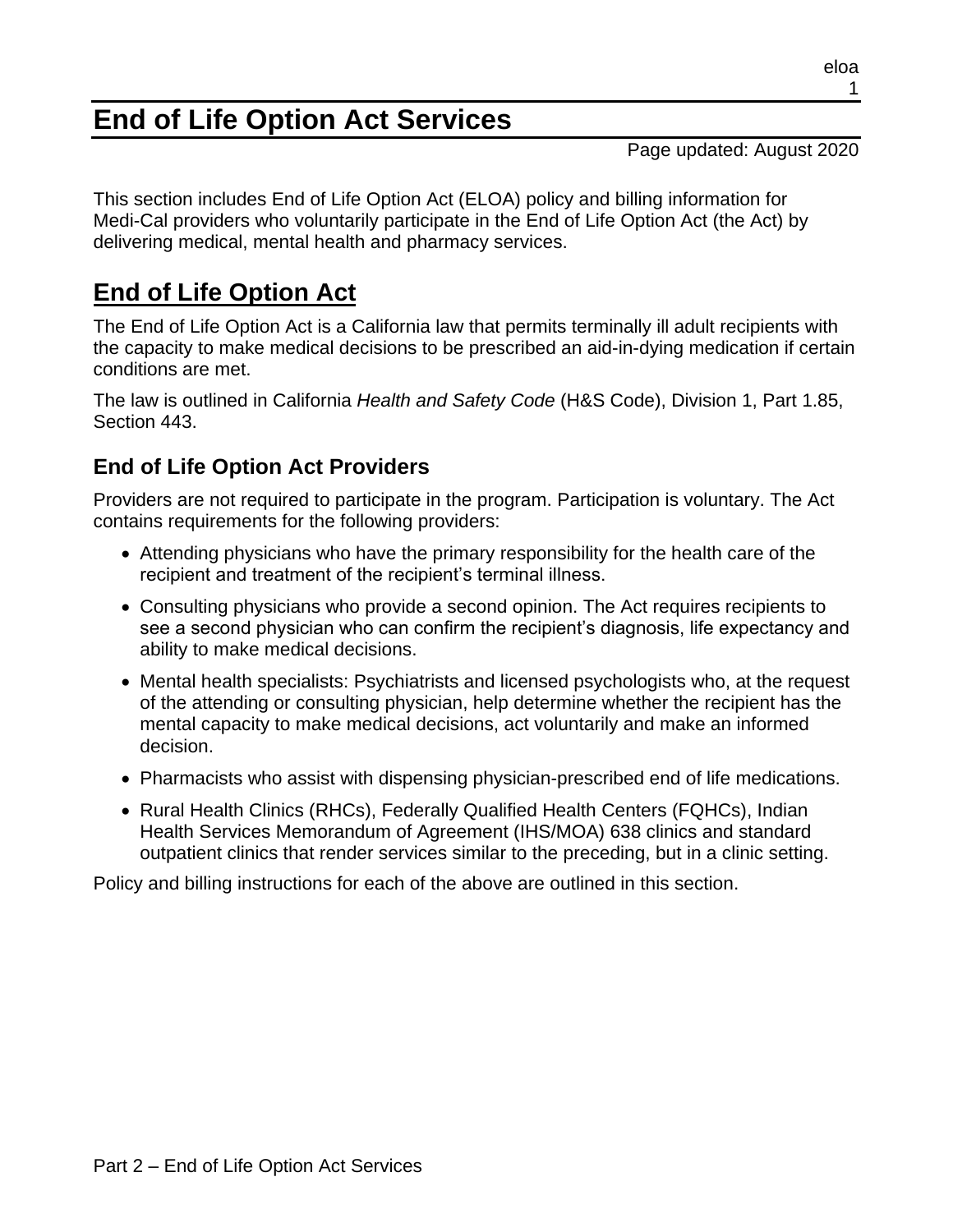# **Recipient Eligibility**

Medi-Cal recipients must, at minimum, meet all of the following criteria:

- Be 18 years of age or older
- Have the capacity to make medical decisions
- Possess a valid Medi-Cal Benefits Identification Card (BIC) or valid Medi-Cal managed care plan (MCP) card
- Have a diagnosis from their attending physician of an incurable and irreversible disease which will, within reasonable medical judgment, result in death within six months
- Voluntarily request a prescription for an aid-in-dying drug
- **Note**: Recipients who elect hospice care and meet the criteria above are also eligible for end of life services.

### **Covered Services**

The following end of life services are covered, fee-for-service only, as appropriate:

- Office visits in which the recipient makes an oral and/or written request to the attending physician for an aid-in-dying drug. See "Office Visits."
- Office visit with a consulting physician to confirm the diagnosis and life expectancy.
- End of life prescription drugs.
- Psychiatrist or licensed psychologist office visits.

#### **Non-Covered Services**

Routine office visits involving general discussions between a recipient and their physician (whether in a fee-for-service or managed care setting) regarding available medical options for addressing the terminal illness (for example, hospice, palliative care or aid-in-dying services) are not a covered end of life service.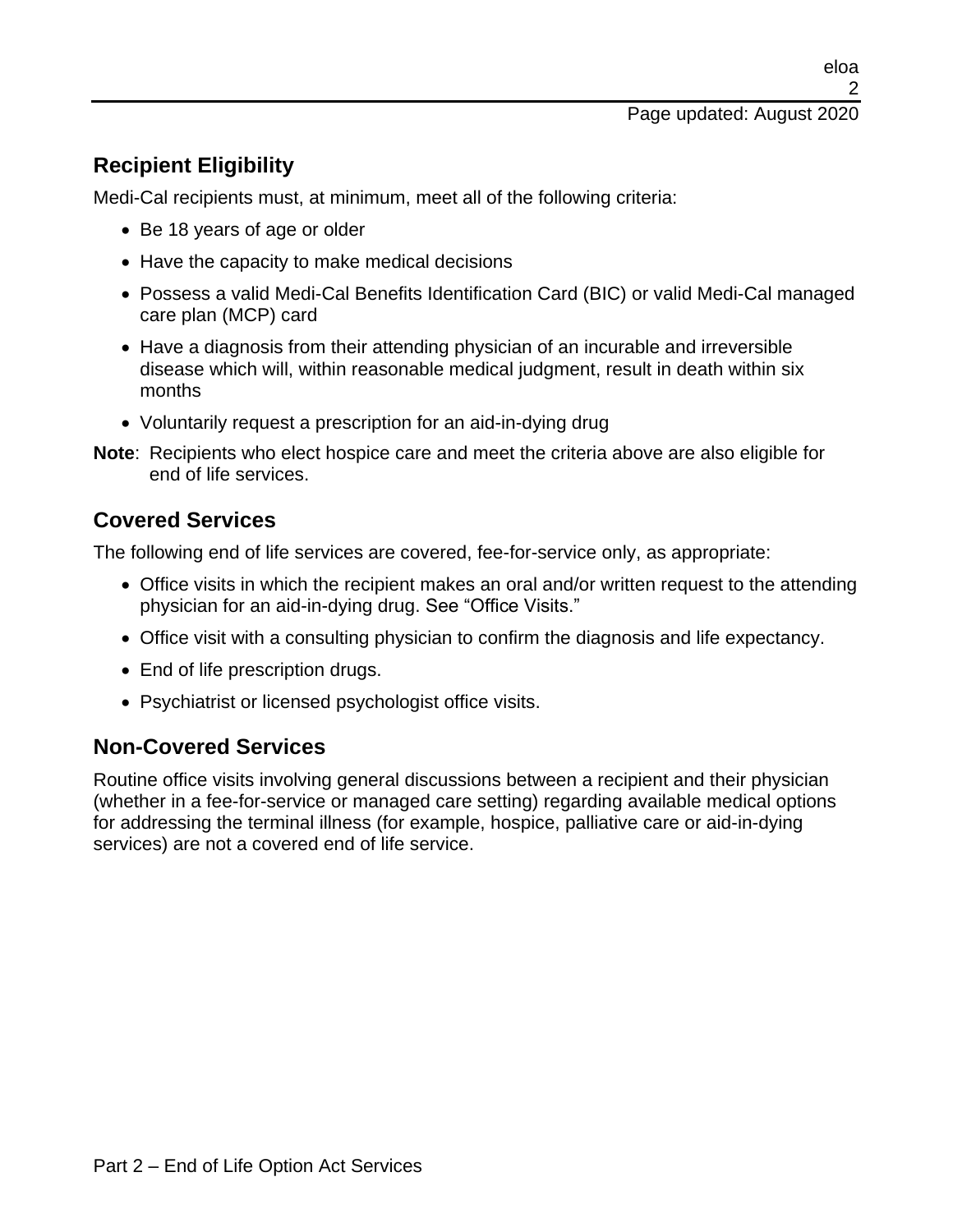#### Page updated: August 2020

# **Office Visits**

The following office visits are reimbursable when performed by a Medi-Cal-enrolled licensed physician (doctor of medicine or osteopathy):

- At least two visits with the attending physician including the following:
	- The recipient makes his or her first and second oral requests for an aid-in-dying drug.
	- The recipient makes a written request for an aid-in-dying drug.
	- The attending physician prescribes the drug(s), consistent with the requirements of the Act.
		- **Note**: More than one of the preceding actions rendered by the attending physician may be provided during the same visit. For example, both the written request and prescription may occur at the visit in which the recipient makes a second oral request for an aid-in-dying drug. Additional visits for discussion or counseling related to the Act are also covered.
- One visit with a consulting physician to confirm the terminal diagnosis and life expectancy of six months or less.
- If deemed necessary by the attending or consulting physician, up to two visits with a Medi-Cal-enrolled psychiatrist or licensed psychologist for a mental health assessment to determine if the recipient has the capacity to make medical decisions and is not suffering from impaired judgment due to a mental health disorder.

# **Attending Physician Responsibilities**

Attending physicians must perform all of the following:

- Prior to prescribing aid-in-dying drugs, make an initial determination of all the following:
	- Whether the recipient has a terminal disease that will result in death in six months or less.
	- Whether the recipient has the capacity to make medical decisions. If there are indications of a mental disorder, refer the recipient for a mental health assessment. If a mental health specialist assessment referral is made, no aid-in-dying drugs may be prescribed until the mental health specialist determines the recipient has the capacity to make medical decisions and is not suffering from impaired judgment due to a mental disorder.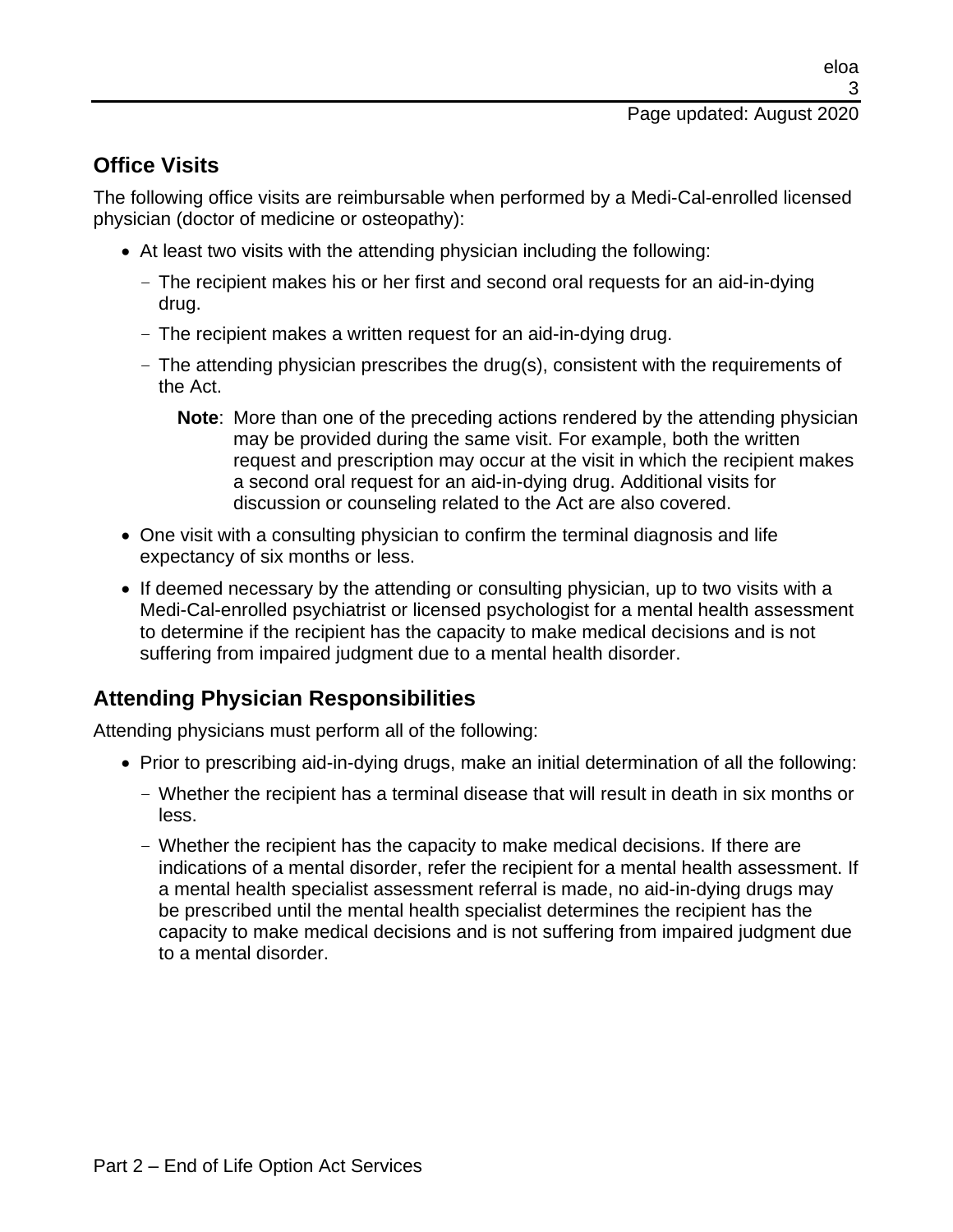eloa

- Whether the recipient has voluntarily made the request for an aid-in-dying drug.
- Whether the recipient has the physical ability to self-administer the aid-in-dying drug.
- Confirm that the recipient is making an informed decision by discussing all of the following:
	- Medical diagnosis and prognosis.
	- Potential risks associated with ingesting the requested aid-in-dying drug(s).
	- Probable result of ingesting the aid-in-dying drug(s).
	- Option of obtaining the aid-in-dying drug(s) but not taking them.
	- Feasible alternatives or additional treatment options, including but not limited to:
		- ❖Comfort care
		- ❖Hospice care
		- ❖Palliative care
		- ❖Pain control
- Refer the recipient to a consulting physician for medical confirmation of the terminal diagnosis and life expectancy of six months or less and for a determination that the recipient is mentally competent to make medical decisions.
- Confirm that the recipient's request does not arise from coercion or undue influence by another person by directly asking the recipient outside of the presence of any other persons (except for an interpreter as required pursuant to the Act), if he or she is feeling coerced or unduly influenced by another person.
- Counsel the recipient about the importance of all of the following:
	- Having another person present when he or she ingests the aid-in-dying drugs.
	- Not ingesting the aid-in-dying drugs in a public place.
	- Notifying the next of kin of his or her request for an aid-in-dying drug. The end of life request cannot be denied if a recipient declines to notify or is unable to notify next of kin.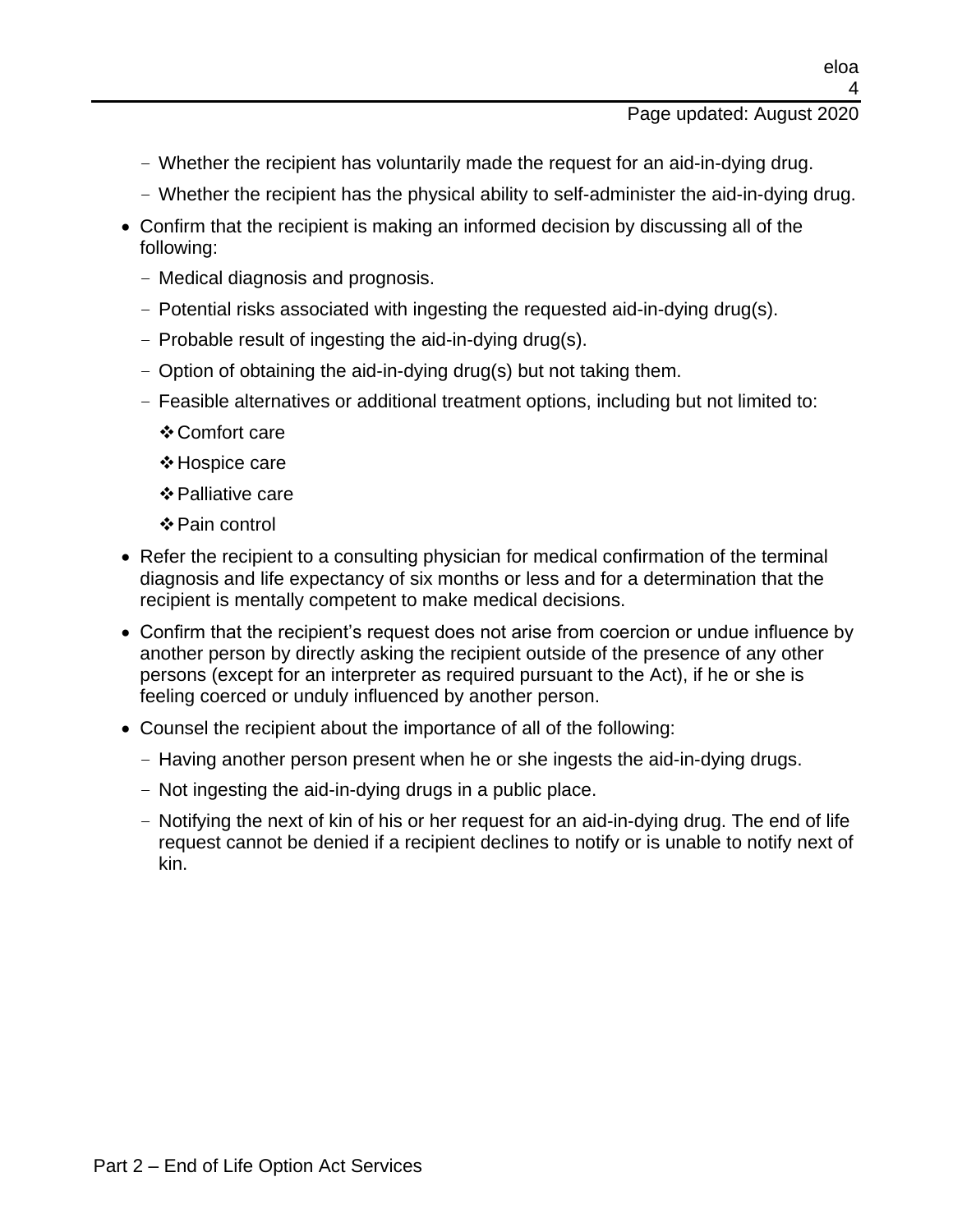eloa 5

- Participating in a hospice program.
- Maintaining the aid-in-dying drugs in a safe and secure location until the time the recipient will ingest them.
- The attending physician also must:
	- Inform the recipient that he or she may withdraw or rescind the request for an aid-indying drug at any time and in any manner.
	- Offer the recipient the ability to withdraw or rescind the request for an aid-in-dying drug before prescribing the aid-in-dying drug(s).
	- Ensure that the recipient made two oral requests for an aid-in-dying drug at least 15 days apart.
	- Verify, immediately before writing the prescription for aid-in-dying drugs, that the recipient is making an informed decision.
	- Ensure the recipient has given written consent for an aid-in-dying drug by completing the Request for an *Aid-In-Dying Drug to End My Life in a Humane and Dignified Manner* form (H&S Code, Section 443.11[a]) (available for download in a printable PDF on the "End of Life" Web page of the Medical Board of California [MBC] website: *http://www.mbc.ca.gov*).
	- Provide the recipient with the *Final Attestation for an Aid-In-Dying Drug to End My Life in a Humane and Dignified Manner* form and instruct him or her to complete this form as required by H&S Code, Section 443.11(c) (available for download in a printable PDF on the "End of Life" Web page of the Medical Board of California website: *http://www.mbc.ca.gov*).
	- Confirm that all requirements are met and all appropriate steps are carried out in accordance with the Act before writing a prescription for aid-in-dying drugs.

Medi-Cal may be billed for an aid-in-dying prescription only when the attending physician has obtained the recipient's written consent and properly notified (by personal delivery, mail or electronically) the dispensing pharmacy and/or pharmacist, prior to dispensing of the actual prescription, that the prescription will be used for services under the Act.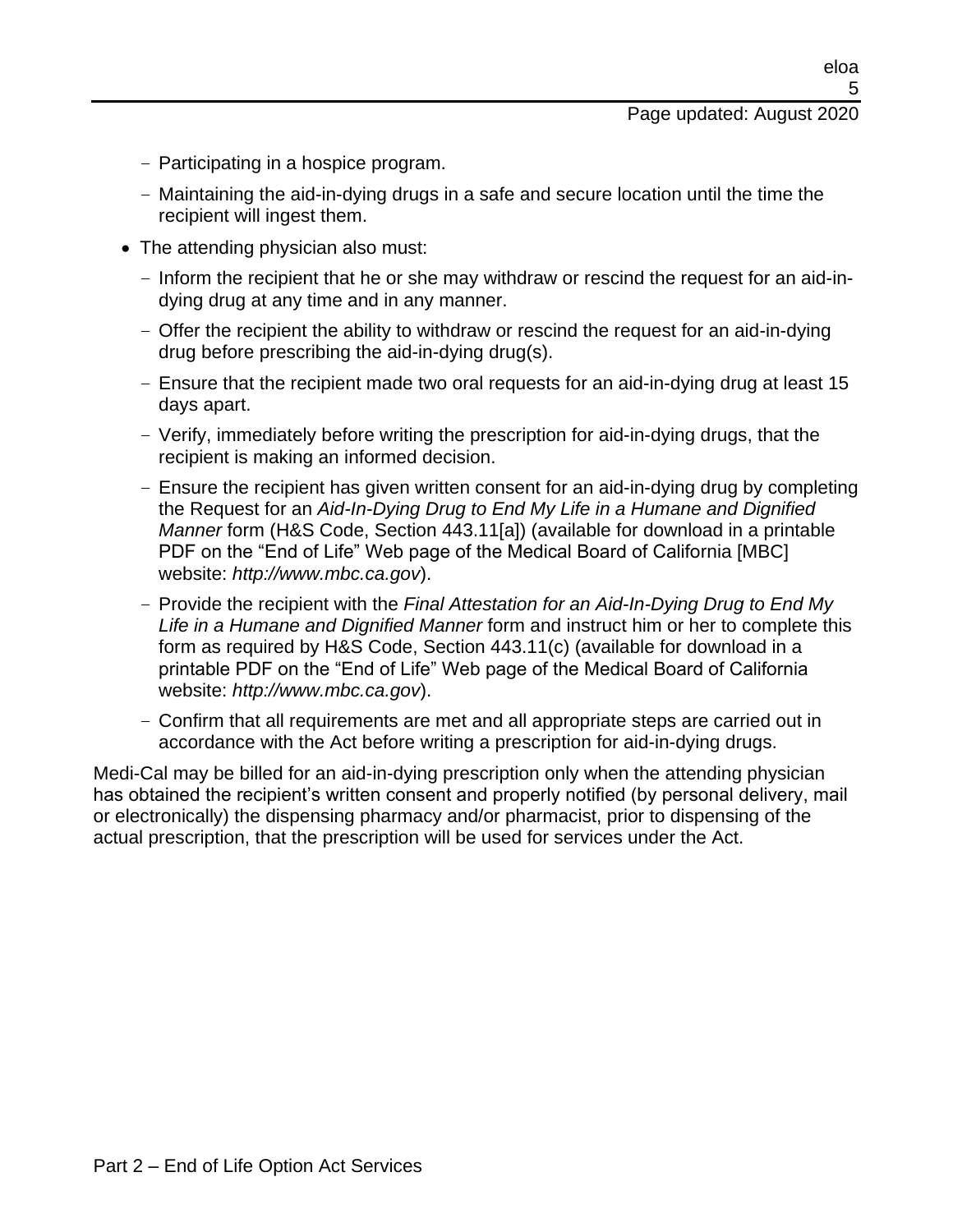#### Delivery of Aid-in-Dying Drugs

An attending physician who meets the preceding conditions may deliver aid-in-dying drugs through any of the following methods:

- Attending physician dispenses the aid-in-dying drugs directly to the recipient, including ancillary drugs intended to minimize the recipient's discomfort. The physician must:
	- Be authorized to dispense medication under California law.
	- Have a current United States Drug Enforcement Administration (DEA) certificate.
	- Comply with any applicable administrative rules and regulations.
- Attending physician dispenses drugs with pharmacist assistance. The attending physician, with the recipient's written consent, may contact a pharmacist, inform the pharmacist of the prescriptions and deliver the written prescriptions personally, by mail or electronically to the pharmacist. Subsequently, the pharmacist dispenses the drugs to the recipient, the attending physician or a person expressly designated by the recipient and with the designation delivered to the pharmacist in writing or verbally.
- Attending physician directs personal, mail or messenger delivery. The aid-in-dying drug may be delivered via personal delivery or with a signature required on delivery by United Parcel Service of America, Inc. (UPS), United States Postal Service (USPS), Federal Express (FedEx) or by messenger service to any of the following persons: the qualified recipient, the qualified recipient's attending physician or any person expressly designated by the qualified recipient as having authority to accept delivery on behalf of the qualified recipient.

#### Aid-in Dying Drugs

Aid-in-dying prescription drugs are reimbursable when requirements of the End of Life Option Act are met. Because the Act specifies that aid-in-dying drugs must be ingested, only drugs for oral or sublingual use are reimbursable. Based upon standard protocols and metrics used by other states that offer aid-in-dying services (for example, Oregon, Washington, Vermont and New Mexico), certain drugs are most often prescribed for this purpose. These drugs include, but are not limited to, metoclopramide and/or ondansetron for antiemetic purposes and secobarbital or pentobarbital. Because the Act does not specify which drugs are permitted for use as aid-in-dying drugs, the drugs that attending physicians choose to prescribe for this purpose are reimbursable.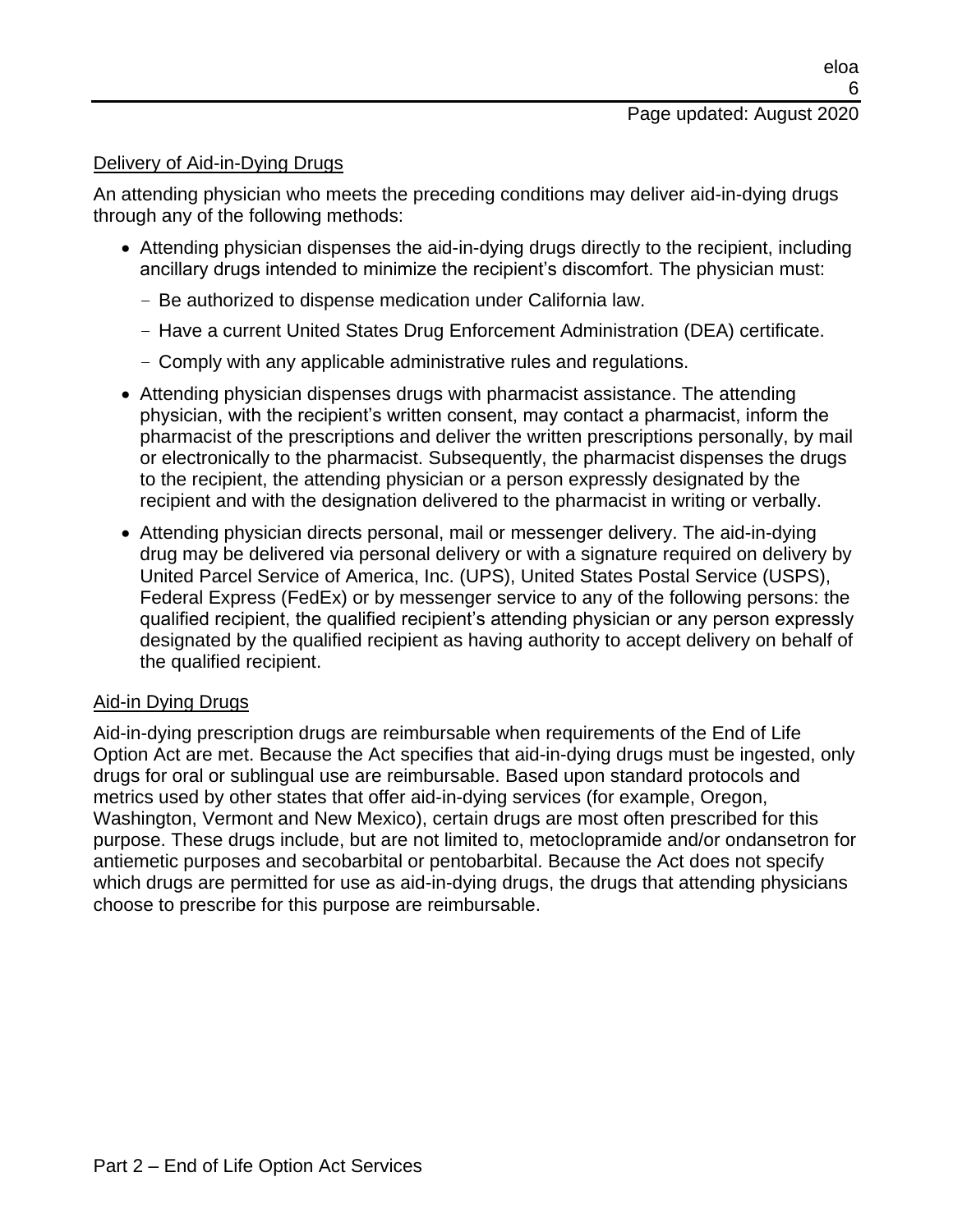#### Documentation Requirements

In accordance with H&S Code, Section 443.8, all of the following must be documented by the attending physician in the recipient's medical record:

- All oral and written requests for an aid-in-dying drug. The *Request For An Aid-In-Dying Drug To End My Life In A Humane And Dignified Manner* form (H&S Code, Section 443.11[a]) must be included in the medical record.
- The attending physician's diagnosis, prognosis in terms of life expectancy and the determination that the recipient has the capacity to make medical decisions, is acting voluntarily and has made an informed decision, or the determination that the recipient does not meet requirements to receive an aid-in-dying drug. The *Attending Physician Checklist & Compliance Form* (H&S Code, Section 443.22[b]) must be contained in the recipient's medical record.
- The consulting physician's diagnosis, prognosis in terms of life expectancy and verification that the recipient has the capacity to make medical decisions, is acting voluntarily and has made an informed decision, or the determination that the recipient does not meet requirements to receive an aid-in-dying drug. The *Consulting Physician Compliance Form* (H&S Code, Section 443.22[b]) must be contained in the recipient's medical record.
- A report of the outcome and determinations made during a mental health specialist's assessment, if performed.
- The attending physician's offer to the recipient to withdraw or rescind his or her request at the time of the recipient's second oral request.
- A note by the attending physician indicating that all requirements under the Act have been met and indicating the steps taken to carry out the request, including a notation of the aid-in-dying drugs prescribed.
- The *Final Attestation for an Aid-In-Dying Drug to End My Life in a Humane and Dignified Manner* form (H&S Code, Section 443.11[c]), when received, must be included in the recipient's medical record.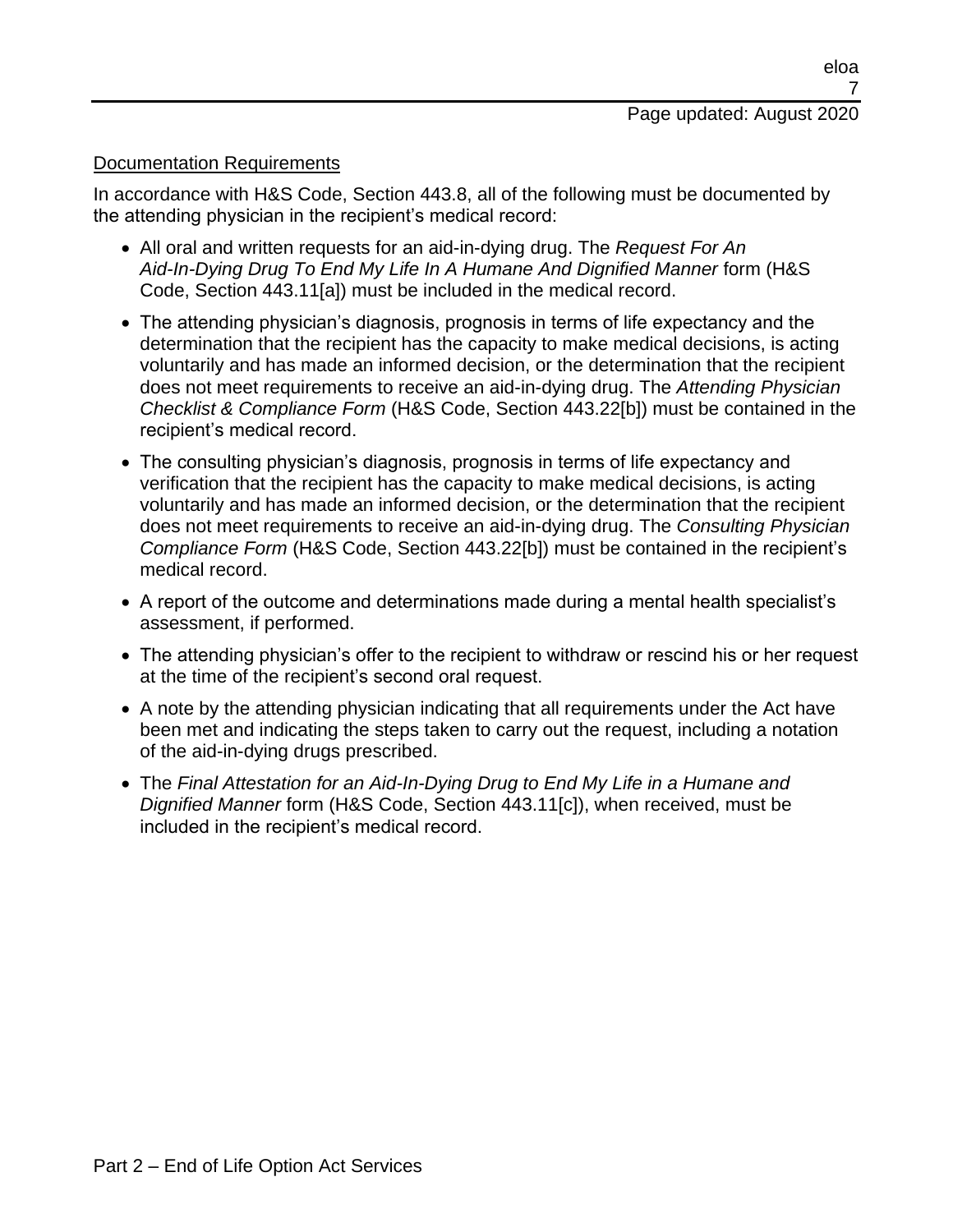### **Consulting Physician Responsibilities**

The consulting licensed physician must fulfill the following requirements:

- Examine the recipient and his or her relevant medical records.
- Confirm in writing whether the recipient has the terminal illness diagnosed by the attending physician and determine whether the recipient has a life expectancy of six months or less.
- Determine that the recipient has the capacity to make medical decisions, is acting voluntarily and has made an informed decision.
- If there are indications of a mental disorder, refer the recipient for a mental health specialist assessment.
- Meet the Act's record-documentation requirements.
- Submit the *Consulting Physician Compliance Form* to the attending physician (available for download in a printable PDF on the "End of Life Option Act" Web page of the California Department of Public Health website: *http://www.cdph.ca.gov*).

#### **Mental Health Specialist Responsibilities**

If a mental health consultation is deemed necessary by either the attending or consulting physician, the consulting psychiatrist or licensed psychologist must fulfill all the following requirements:

- Examine the recipient and his or her relevant medical records.
- Determine whether the recipient has the mental capacity to make medical decisions, act voluntarily and make an informed decision.
- Determine whether the recipient is suffering from impaired judgment due to a mental disorder.
- Meet the Act's record-documentation requirements.

#### **Authorization**

A *Treatment Authorization Request* (TAR) is not required for any medical, mental health or pharmacy services pertaining to the Act.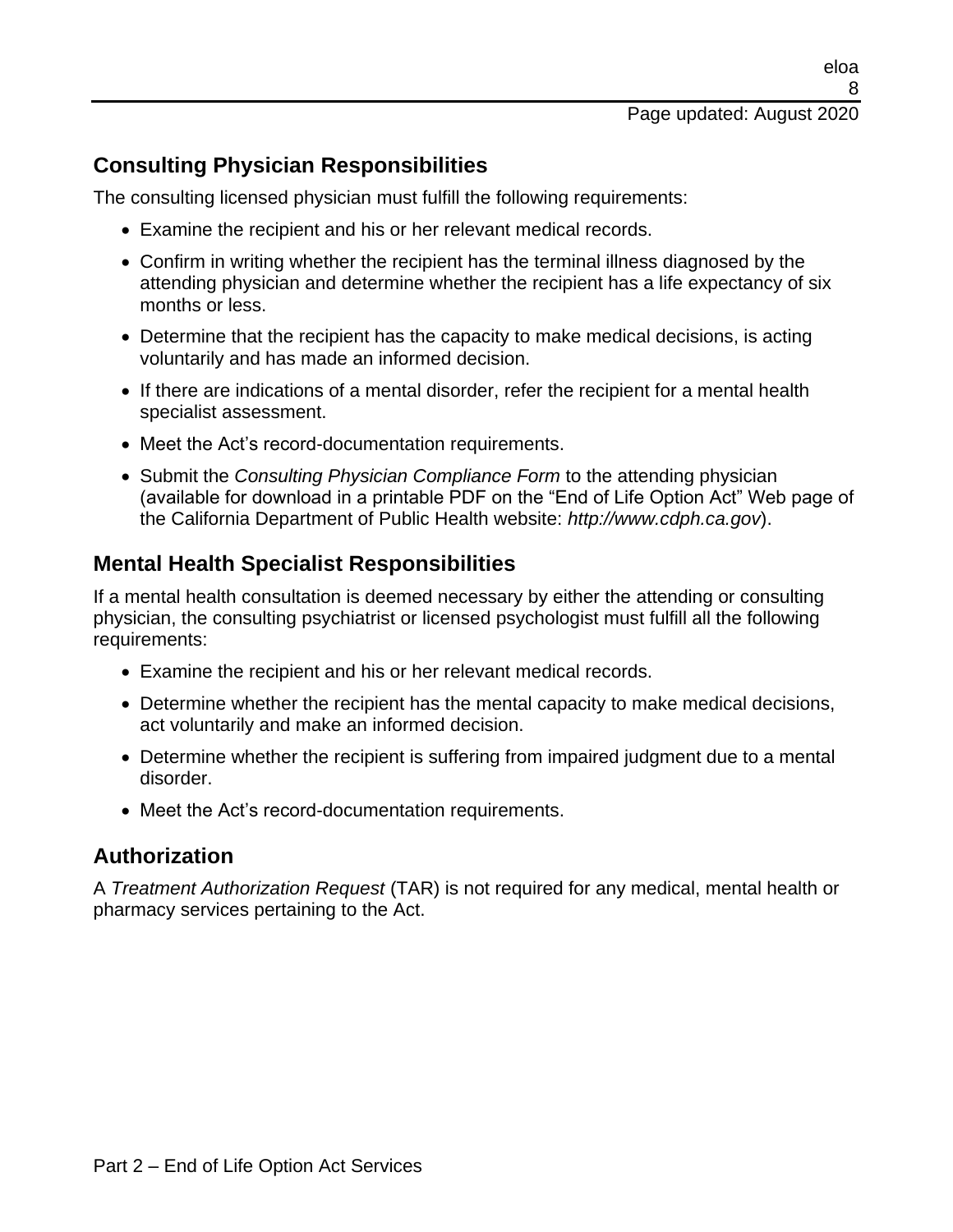### **Billing for End of Life Option Act Services**

Because Medicare does not provide coverage for aid-in-dying drugs or for medical services related to prescribing of these drugs, claims for End of Life Option Act services provided to Medi-Cal recipients who have Medicare coverage do not require a denial from Medicare prior to processing.

For additional help, refer to the *End of Life Option Act Services Billing Examples: CMS-1500* and *End of Life Option Act Services Billing Examples: UB-04* sections of the appropriate Part 2 manual.

### **Billing Code Chart**

The following chart lists procedure codes associated with End of Life Option services and the claim forms on which they are allowable:

| <b>Code/Claim Type</b> | <b>Description</b>                   | <b>Billed By</b>        |
|------------------------|--------------------------------------|-------------------------|
| HCPCS code J7999       | Compounded drug, not otherwise       | Attending physicians,   |
| <b>CMS-1500</b>        | classified (NOS)                     | pharmacists             |
| HCPCS code J8499       | Prescription drug, oral,             | Attending physicians,   |
| <b>CMS-1500</b>        | non-chemotherapeutic, not            | pharmacists             |
|                        | otherwise specified (NOS)            |                         |
| HCPCS code S0257       | Counseling and discussion            | Attending/consulting    |
| CMS-1500, UB-04        | regarding advance directives or end  | physicians, outpatient  |
|                        | of life care planning and decisions, | clinics, psychiatrists, |
|                        | with patient                         | licensed psychologists  |
| Revenue code 0521,     | Counseling and discussion            | <b>FQHCs/RHCs</b>       |
| HCPCS code S0257       | regarding advance directives or end  |                         |
| <b>UB-04</b>           | of life care planning and decisions, |                         |
|                        | with patient and/or surrogate        |                         |
| Revenue code 0520,     | Counseling and discussion            | <b>IHS-MOAs</b>         |
| HCPCS code S0257       | regarding advance directives or end  |                         |
| <b>UB-04</b>           | of life care planning and decisions, |                         |
|                        | with patient and/or surrogate        |                         |

[‹‹](#page-15-0)**Table of Allowable Procedure Codes for End-of-Life Option Services**[››](#page-15-1)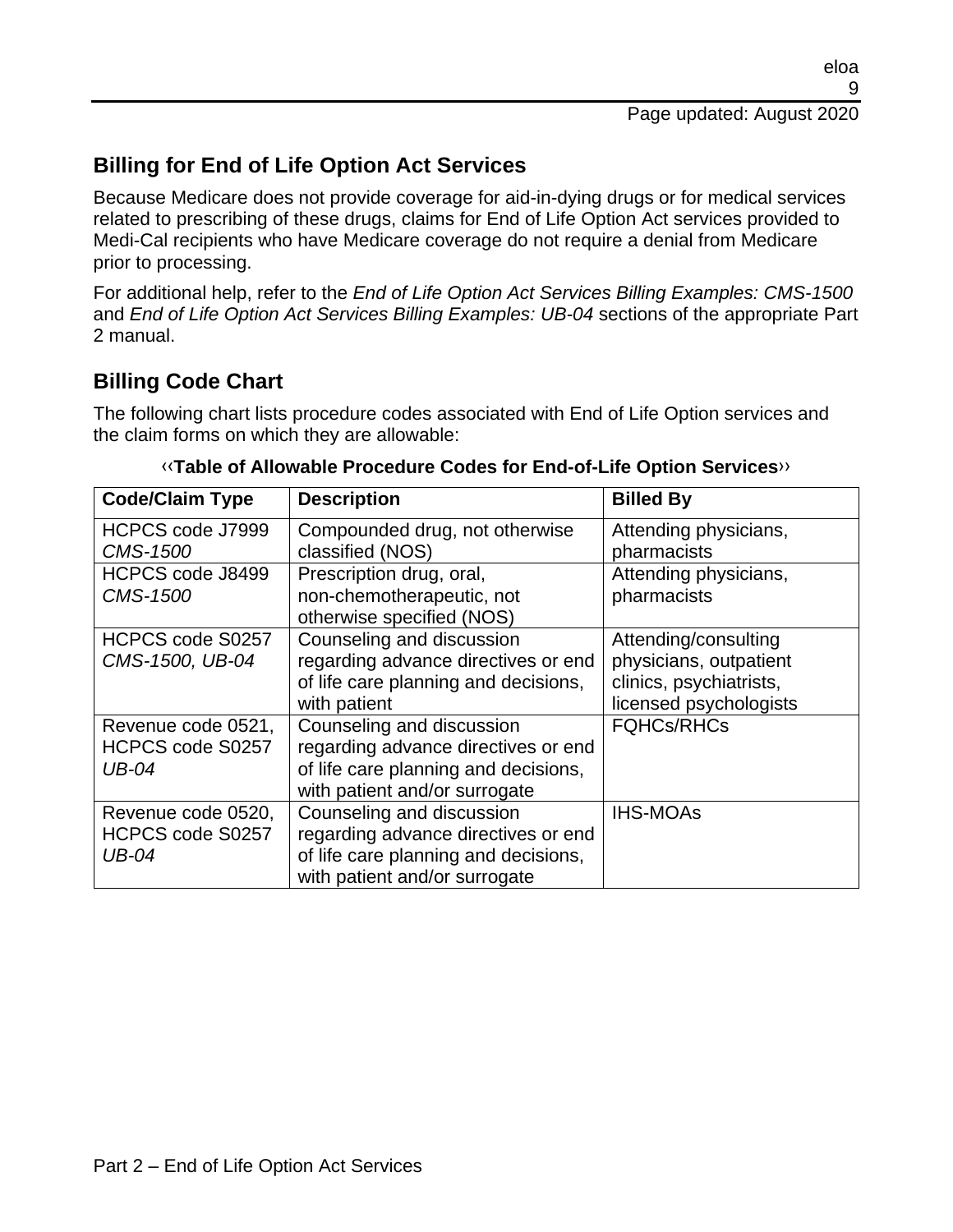#### **Chart: Additional Required Codes**

The following chart lists required CPT® codes entered in the *Additional Claim Information* field (Box 19) on the *CMS-1500* claim or *Remarks* field (Box 80) on the *UB-04* claim. These codes facilitate appropriate claim pricing.

| <b>Code Claim Type</b> | <b>Description</b>                           | <b>On Claims</b>        |
|------------------------|----------------------------------------------|-------------------------|
|                        |                                              | <b>Submitted By</b>     |
| <b>CPT</b> code 90791  | Psychiatric diagnostic evaluation            | Psychiatrists, licensed |
| CMS-1500, UB-04        |                                              | psychologists           |
| CPT code 99241         | Office consultation for a new or established | Consulting physicians,  |
| thru 99244             | recipient                                    | outpatient clinics (do  |
| CMS-1500, UB-04        |                                              | not use for RHC,        |
|                        |                                              | FQHC or IHS/MOA)        |
| CPT code 99497         | Advance care planning including the          | Attending physicians,   |
| CMS-1500, UB-04        | explanation and discussion of advance        | outpatient clinics (do  |
|                        | directives such as standard forms, by the    | not use for RHC,        |
|                        | physician or other qualified health care     | FQHC or IHS/MOA)        |
|                        | professional; first 30 minutes, face-to-face |                         |
|                        | with the patient                             |                         |
| CPT code 99498         | each additional 30 minutes                   | Attending physicians,   |
| CMS-1500, UB-04        |                                              | outpatient clinics (do  |
|                        |                                              | not use for RHC,        |
|                        |                                              | FQHC or IHS/MOA)        |

[‹‹](#page-15-0)**Table of Required CPT Codes for End-of-Life Option Services**[››](#page-15-1)

### **Attending Physician Billing**

When billed on the *CMS-1500* claim form, attending physician office visits are billed only as follows:

- Enter HCPCS code S0257 (counseling and discussion regarding advance directives or end of life care planning and decisions, with patient) in the *Procedures, Services or Supplies* field (Box 24D).
- Include ICD-10-CM diagnosis code Z76.89 (persons encountering health services in other specified circumstances) as the primary diagnosis code in the *Diagnosis or Nature of Illness or Injury* field (Box 21A).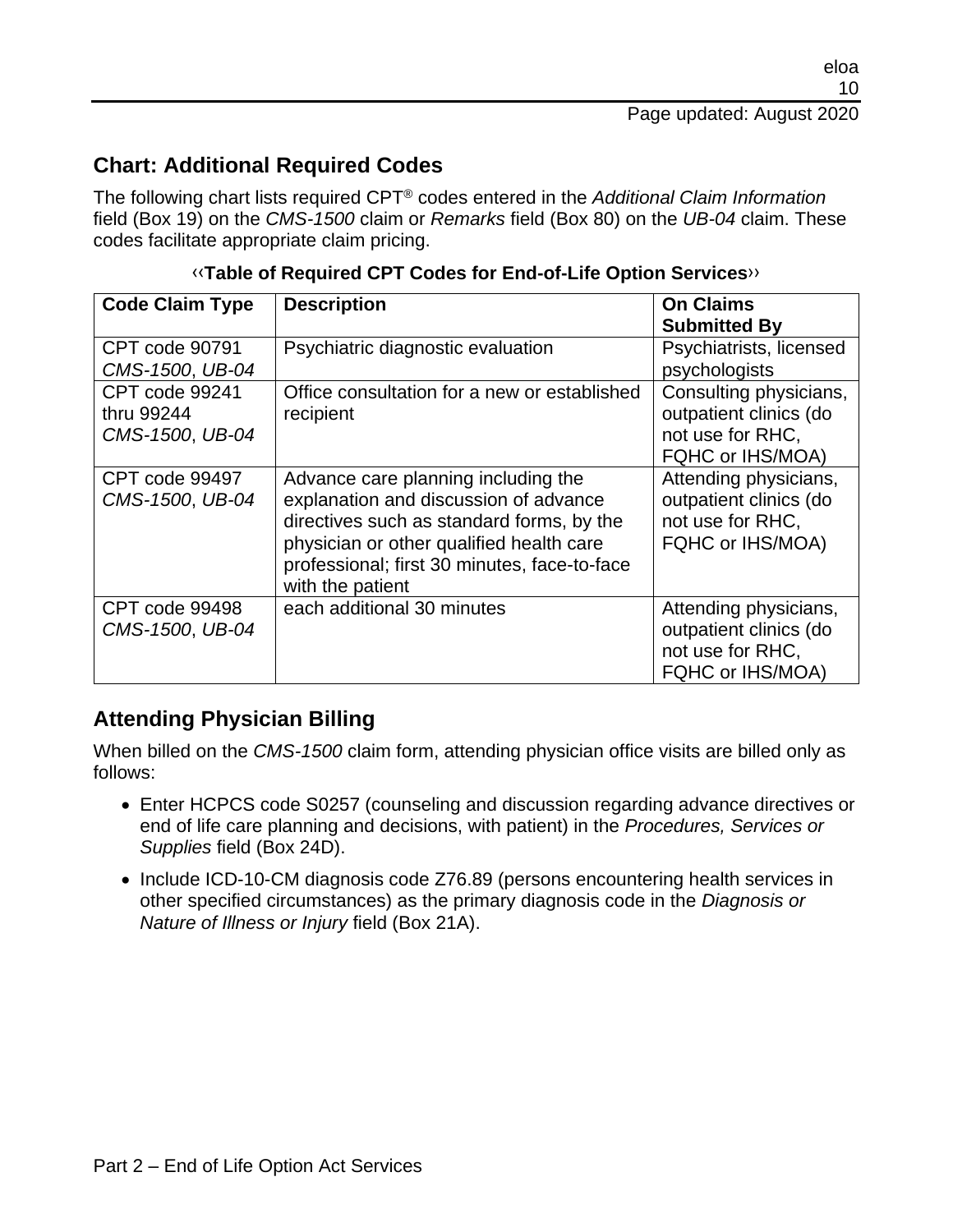- Include the ICD-10-CM diagnosis code for the terminal illness as the secondary diagnosis in Box 21B.
- Note CPT codes 99497 (advance care planning including the explanation and discussion of advance directives such as standard forms, by the physician or other qualified health care professional; first 30 minutes, face to face with the patient) and 99498 (…each additional 30 minutes), as appropriate, in the *Additional Claim Information* field (Box 19).
- Add "21A" in the *Diagnosis Pointer* field (Box 24E) to reference the diagnosis code in field 21A.

Billing instructions for attending physicians who dispense aid-in-dying drugs can be found in the *End of Life Option Act Services Billing Examples: CMS-1500* and *End of Life Option Act Services Billing Examples: UB-04* sections of the appropriate Part 2 manual.

## **Consulting Physician Billing**

When billed on the *CMS-1500* claim form, consulting physician services are billed only as follows:

- Recipients seeking end of life services must see a second consulting physician to confirm the recipient's diagnosis, life expectancy and ability to make medical decisions.
- Consulting physician services are billed the same as attending physicians except an appropriate code from CPT range 99241 thru 99244 (office consultation for a new or established recipient) is required in the *Additional Claim Information* field (Box 19), instead of code 99497.

# **Mental Health Professional Billing**

Psychiatrist or licensed psychologist services are billed on the *CMS-1500* claim form the same as those of attending physicians with the following exceptions:

- Include ICD-10-CM diagnosis code Z01.89 (encounter for other specified special examination) as the primary diagnosis code.
- Use a secondary diagnosis code to indicate the mental health diagnosis (if one is diagnosed).
- Note CPT code 90791 (psychiatric diagnostic evaluation) in the *Additional Claim Information* field (Box 19).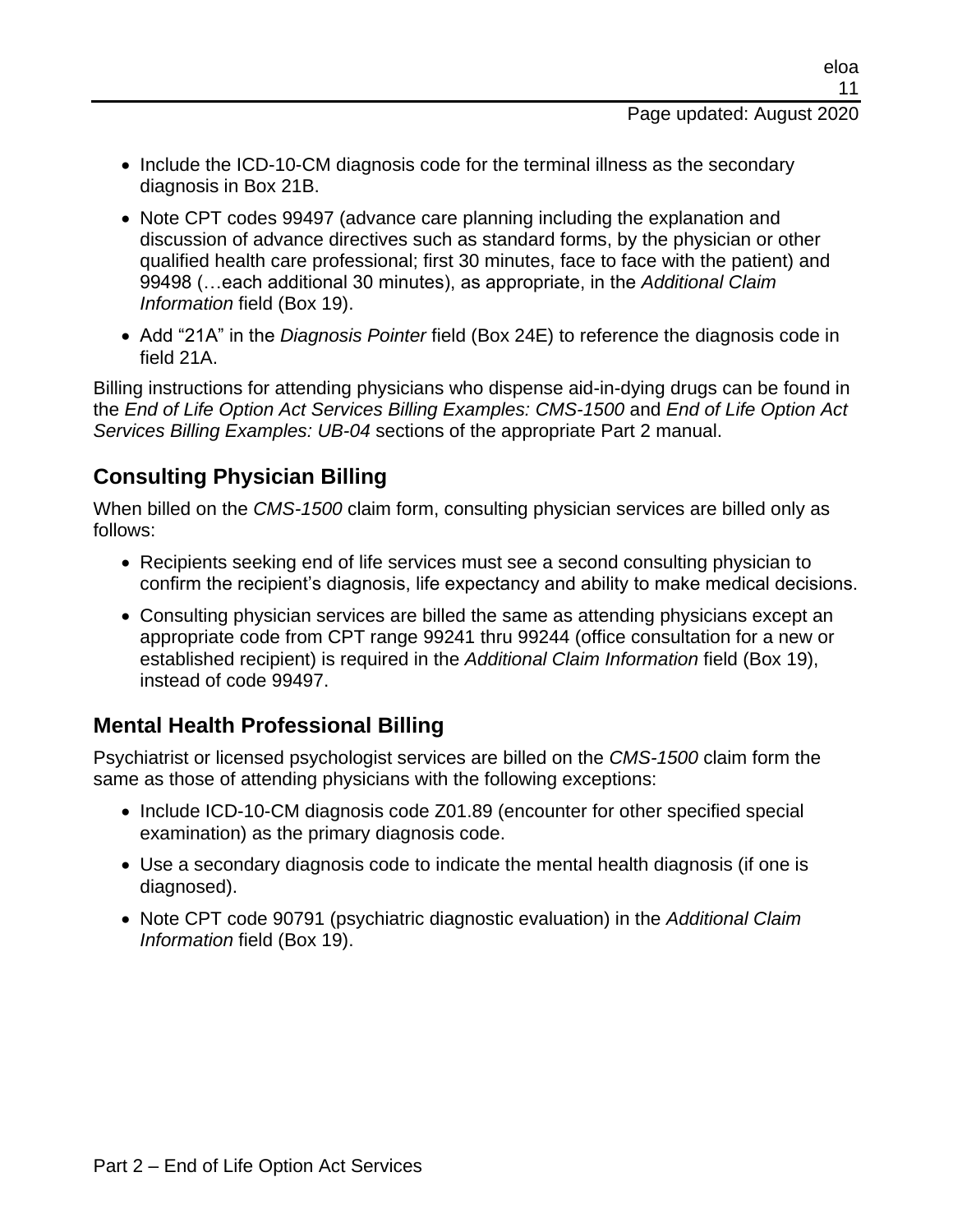# **Pharmacy Billing**

Pharmacies must bill for end of life services on the *CMS-1500* claim form only. Claims submitted via the POS system, *Pharmacy Claim Form* (30-1) or *Compound Drug Pharmacy Claim Form* (30-4) will be denied. Only United States Food and Drug Administration (FDA) approved drugs may be reimbursed by Medi-Cal. Unapproved drugs, including foreign-made versions of FDA approved drugs that have not been manufactured pursuant to FDA approval, will not be reimbursed.

The *CMS-1500* claim form should be completed as follows.

Non-compounded pharmacy claims:

- Use HCPCS code J8499 (prescription drug, oral, non-chemotherapeutic, not otherwise classified) in the *Procedures, Services or Supplies* field (Box 24D).
- Include ICD-10-CM diagnosis code Z76.89 as the primary diagnosis code in the *Diagnosis or Nature of Illness or Injury* field (Box 21A).
- Enter the product ID qualifier N4 and the National Drug Code (NDC) in the shaded area of Box 24A. Refer to the *Physician-Administered Drugs – NDC: CMS-1500 Billing Instructions* for directions on correctly formatting the NDC number.
- Add "21A" in the *Diagnosis Pointer* field (Box 24E) to reference the diagnosis code in field 21A.

Compounded pharmacy claims:

- Use HCPCS code J7999 (compounded drug, not otherwise classified) in the *Procedures, Services or Supplies* field (Box 24D).
- Include ICD-10-CM diagnosis code Z76.89 as the primary diagnosis code in the *Diagnosis or Nature of Illness or Injury* field (Box 21A).
- State the main ingredient of the compounded drug identified by the product ID qualifier N4 and the National Drug Code (NDC) in the shaded area of Box 24A. All compounded drug ingredients must be listed on an attachment to the claim (in addition to invoice or catalog page[s]) showing the NDC/UPC/HRI#, unit, quantity and charge.
- Add "21A" in the *Diagnosis Pointer* field (Box 24E) to reference the diagnosis code in field 21A.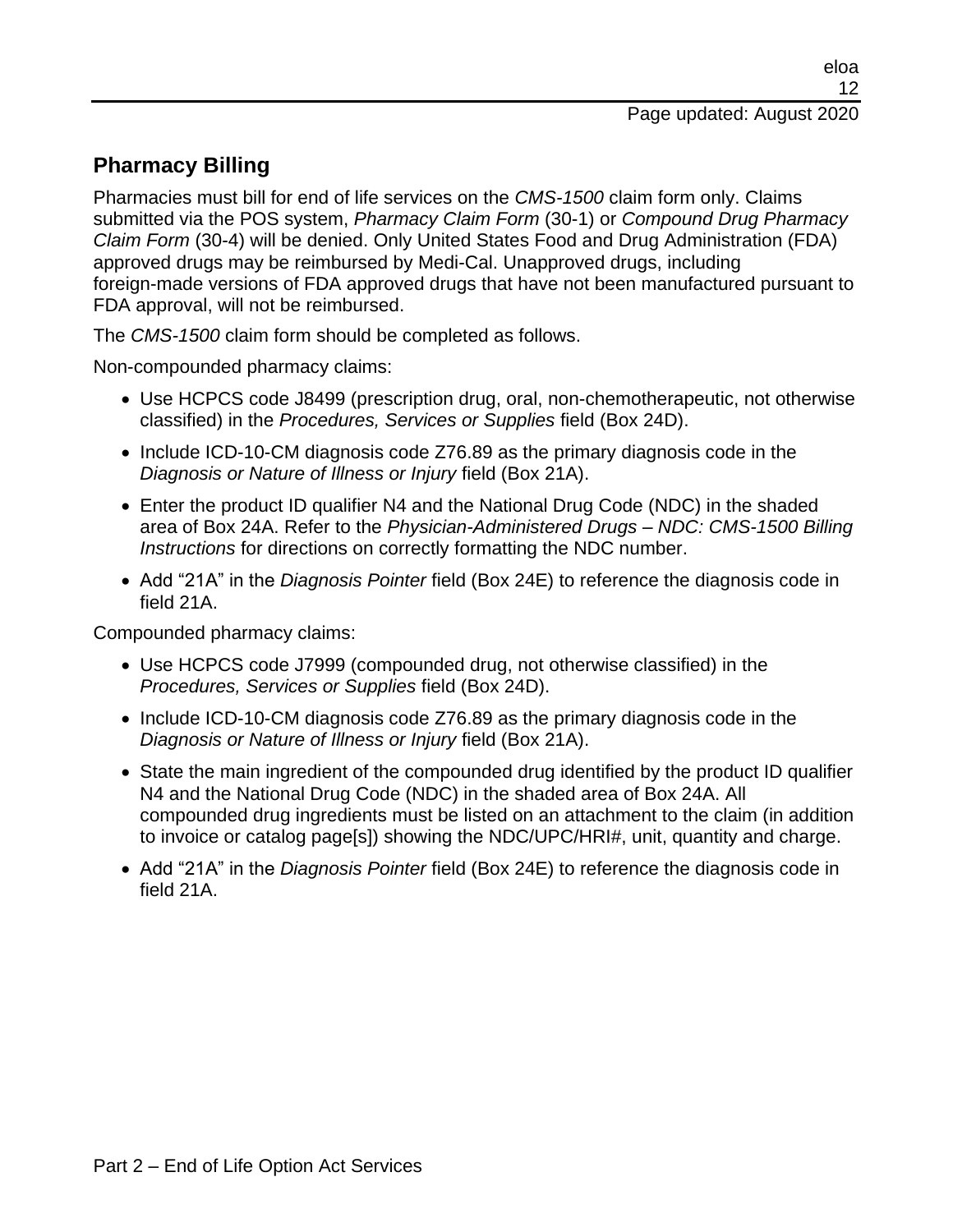### **FQHC, RHC and IHS-MOA Billing**

Federally Qualified Health Centers (FQHCs), Rural Health Clinics (RHC) and Indian Health Services, Memorandum of Agreement (IHS-MOA) 638 clinics must bill end of life services on the *UB-04* claim only as follows.

For attending and consulting physicians billing for office visits:

- FQHC/RHC: Enter revenue code 0521 in the *Revenue Code* field (Box 42) and HCPCS code S0257 in the *HCPCS/Rate* field (Box 44).
- IHS-MOA: Enter revenue code 0520 in the *Revenue Code* field (Box 42) and HCPCS code S0257 in the *HCPCS/Rate* field (Box 44).
- Enter the ICD-10-CM diagnosis code Z76.89 as the primary diagnosis in Box 67.
- Enter a secondary diagnosis code in Box 67A indicating the terminal illness.
- For FQHCs, RHCs and IHS-MOAs, no CPT code is required in the *Remarks* field (Box 80).

For psychiatrist or licensed psychologist services:

- FQHC/RHC: Enter revenue code 0521 in the *Revenue Code* field (Box 42) and HCPCS code S0257 in the *HCPCS/Rate* field (Box 44).
- IHS-MOA: Enter revenue code 0520 in the *Revenue Code* field (Box 42) and HCPCS code S0257 in the *HCPCS/Rate* field (Box 44).
- Enter ICD-10-CM diagnosis code Z01.89 as the primary diagnosis in Box 67.
- Enter a secondary diagnosis code in Box 67A indicating the mental health diagnosis (if one is diagnosed).
- For FQHCs, RHCs and IHS-MOAs, no CPT code is required in the *Remarks* field (Box 80).

#### **Outpatient Billing**

Outpatient providers other than FQHCs, RHCs and IHS-MOAs bill end of life services on the *UB-04* claim form only as follows.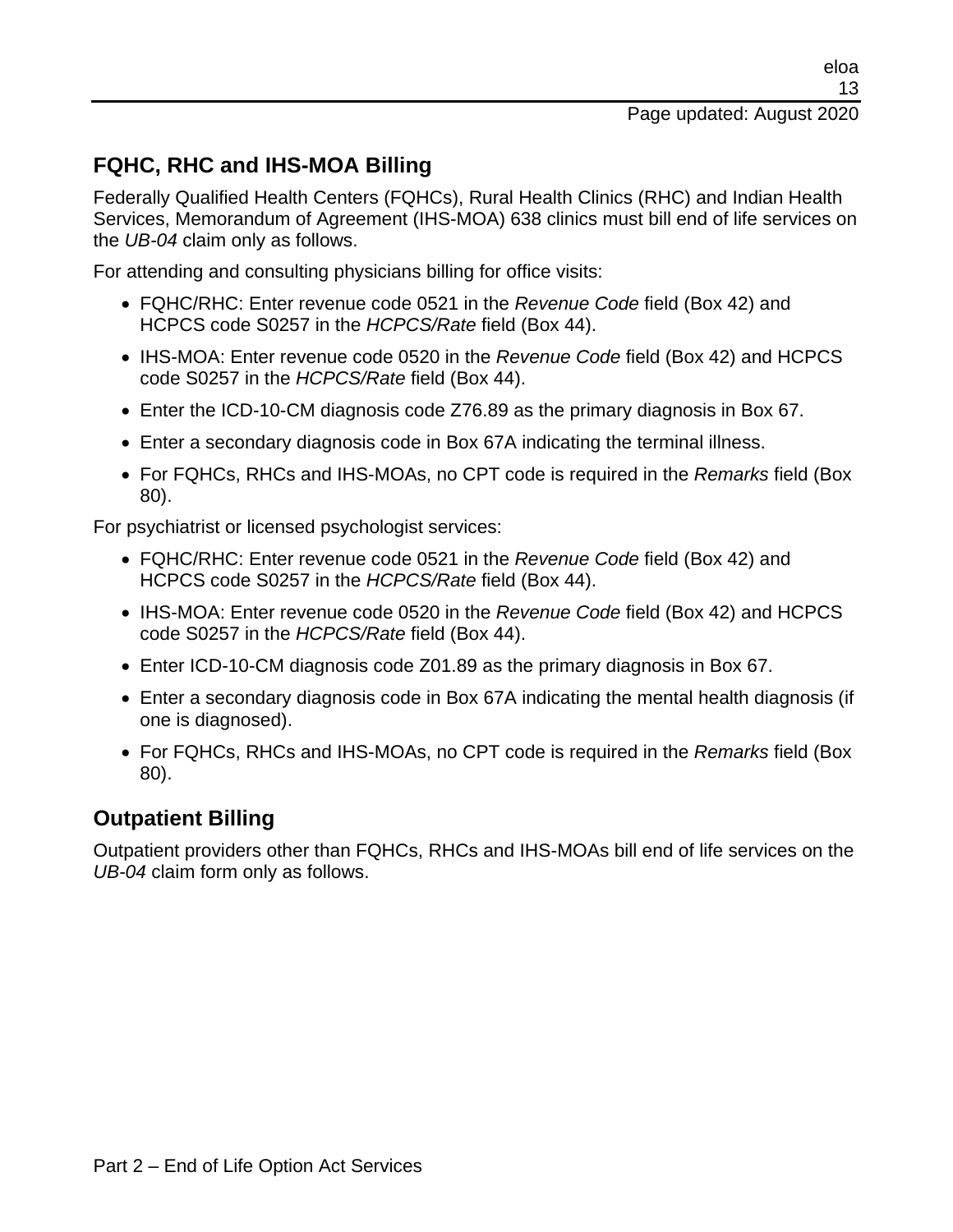Attending and consulting physician office visits:

- Use HCPCS code S0257 in *HCPCS/Rate* field (Box 44).
- Enter ICD-10-CM diagnosis code Z76.89 as the primary diagnosis in Box 67.
- Use the ICD-10-CM diagnosis code for the terminal illness as the secondary diagnosis code in Box 67A.
- Note CPT code 99497 and 99498, as appropriate, in the *Remarks* field (Box 80) for attending physicians only or an appropriate code from CPT range 99241 thru 99244 for consulting physicians only.

Psychiatrist or licensed psychologist services:

- Use HCPCS code S0257 in *HCPCS/Rate* field (Box 44).
- Enter ICD-10-CM diagnosis code Z01.89 as the primary diagnosis in Box 67.
- Use a secondary ICD-10-CM diagnosis code in Box 67A indicating the mental health diagnosis (if one is diagnosed).
- Note CPT code 90791 in the *Remarks* field (Box 80).

#### **Other Health Coverage**

Providers should follow existing Medi-Cal billing practices when billing for services rendered to recipients with Other Health Coverage (OHC). For example, if a recipient has a commercial insurance plan that will not cover aid-in-dying services and drugs under the Act, providers should bill the commercial insurance plan, receive a denial and then bill Medi-Cal with the OHC denial.

### **Attending Physician Forms and Reporting Requirements**

The Act's reporting requirements are as follows:

- Within 30 calendar days of writing a prescription for aid-in-dying drugs, the attending physician must submit copies of the following forms to the California Department of Public Health (CDPH):
	- *Request For An Aid-In-Dying Drug To End My Life In A Humane And Dignified Manner* form (H&S Code, Section 443.11[a])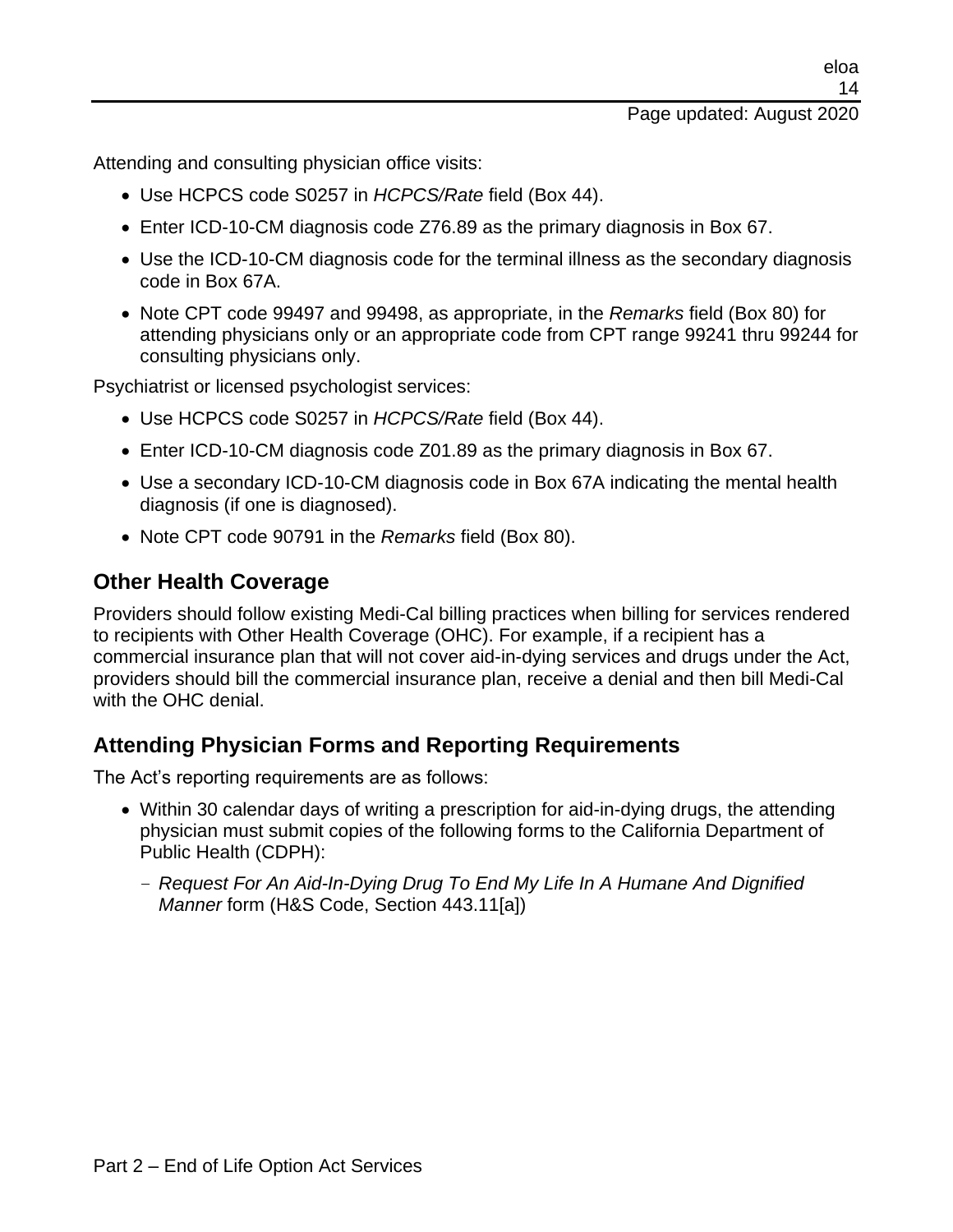#### Page updated: August 2020

- *Attending Physician Checklist & Compliance Form* (H&S Code, Section 443.22[b])
- *Consulting Physician Compliance Form* (H&S Code, Section 443.22[b])
- These documents must be submitted via mail or secure fax to:

Attn: End of Life Option Act California Department of Public Health Public Health Policy and Research Branch MS 5205 P.O. Box 997377 Sacramento, CA 95899-7377

Fax: (916) 440-5209

- The three documents listed above should also be contained in the recipient's medical record.
- Within 30 calendar days following the recipient's death from ingesting the aid-in-dying drugs, or any other cause, the attending physician must submit the *Attending Physician Follow-Up Form* (H&S Code, Section 443.22[b]) to CDPH.

#### Forms Available from California Department of Public Health

The following provider forms required under the Act (H&S Code, Section 443.22[b]) are available in a downloadable PDF on the "End of Life Option Act" Web page of the California Department of Public Health website *http://www.cdph.ca.gov*:

- *Attending Physician Checklist & Compliance Form*
- *Consulting Physician Compliance Form*
- *Attending Physician Follow-Up Form*

#### Forms Available from Medical Board of California

The following recipient forms required under the Act (H&S Code, Section 443.11) are available in a downloadable PDF on the "End of Life" Web page of the Medical Board of California website *http://www.mbc.ca.gov*:

- *Request for an Aid-In-Dying Drug to End My Life in a Humane and Dignified Manner*
- *Final Attestation for an Aid-In-Dying Drug to End My Life in a Humane and Dignified Manner*